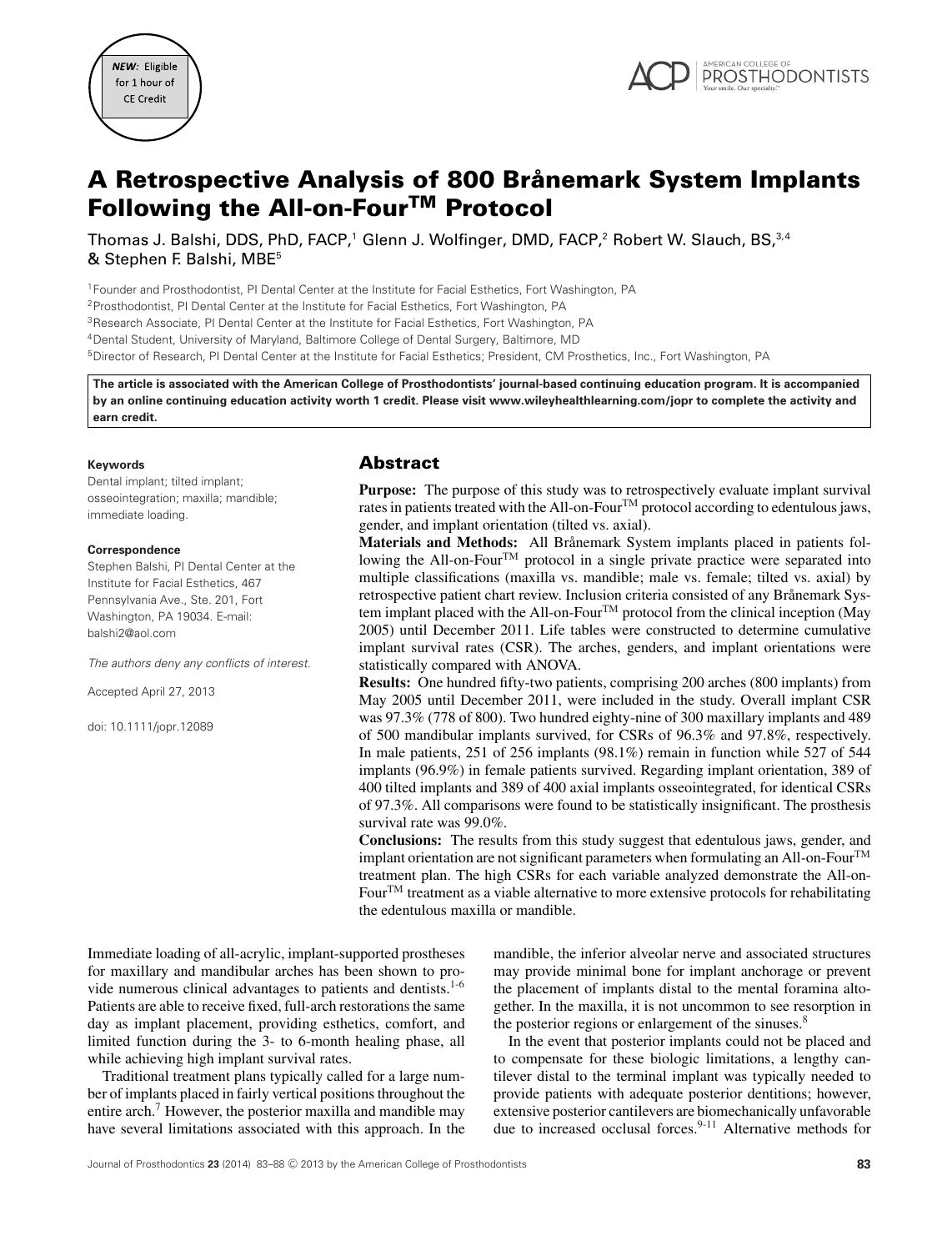the maxilla, such as sinus augmentations<sup>12</sup> or pterygomaxillary  $implants<sup>13,14</sup>$  have been used to establish adequate stability for posterior implants and decreased cantilevers. Sinus lifts often prolong treatment time in order for graft maturation to occur.

The introduction of tilted implants $8,15$  has provided a significant alternative for restoration of maxillary and mandibular posterior segments without bone grafting. According to Krekmanov et al, $\delta$  posterior tilting of distal implants will reduce cantilever lengths, broaden the prosthetic base, and improve implant-to-bone surface areas because longer implants can be used. In their study, tilted implants increased prosthesis length by an average of 6.6 mm in the mandible and 9.3 mm in the maxilla.<sup>8</sup> This resulted in better biomechanics.

The All-on-Four<sup>TM</sup> concept uses the simplicity of posterior tilted implants to create a full-arch restoration that can be less clinically invasive for patients. The concept was initially proposed in a 2003 study<sup>16</sup> as a treatment plan for mandibles, since immediate function had become widely accepted in that region. The design consisted of a fixed prosthesis supported by four endosseous implants: two axial implants in the anterior segment and one distal implant on each posterior segment tilted posteriorly. All implant apices are to engage cortical bone anterior to the mental foramina. The increased anterior/posterior spread<sup>11</sup> from the tilted implants generally provides first molar occlusion for patients with short cantilevered segments.

Edentulous maxillary jaws were initially thought to provide a significant challenge to the protocol, as maxillary bone is known to have decreased bone density, especially relative to mandibular bone.<sup>16</sup> However, Maló et al<sup>17</sup> demonstrated in 2005 that maxillary All-on-Four $^{TM}$  rehabilitations had a cumulative survival rate (CSR) of 97.6%, approximately 1% higher than their 2003 study in the mandible  $(96.7\% \text{ CSR})$ .<sup>16</sup> More recent studies<sup>18,19</sup> have further reinforced the viability of the All-on-Four<sup>TM</sup> protocol as a treatment alternative for both dental arches.

The purpose of this study was to retrospectively determine if there was a significant difference in implant survival rates relative to edentulous jaws, patient gender, and implant orientation following the All-on-Four protocol in a single private practice. Implant failures based on bone quality $^{20}$  and smoking habits were also measured. The null hypothesis for this study was there would be no significant differences relative to implant CSRs (outcome variable) in edentulous jaws, gender, and implant orientation.

# **Materials and methods**

A retrospective chart review was performed for all patients who received Brånemark System implants (NobelBiocare, Yorba Linda, CA) following the All-on-Four<sup>TM</sup> protocol in a single private practice (PI Dental Center, Fort Washington, PA). Data compilation was performed using an implant tracking database system (Implant Tracker; Hartford, CT). As this research involved the study of existing records, and the records were made anonymous to the investigators, IRB approval was not sought. Inclusion criteria consisted of any implant placed in the practice in an All-on-Four<sup>TM</sup> treatment from May 2005 (the clinical inception of All-on-Four<sup>TM</sup>) until December 2011. On the day of surgery, implants were placed and immediately loaded with all-acrylic resin, screw-retained interim prostheses (Teeth in

**Table 1** Master life table of implants

| Period          | # of<br>implants | # of<br>failures | Survival<br>rate $(\%)$ | Cumulative survival<br>rate $(\%)$ |
|-----------------|------------------|------------------|-------------------------|------------------------------------|
| $0$ to 3 months | 800              | 12               | 98.5                    | 98.5                               |
| 3 to 6 months   | 776              | 4                | 99.6                    | 98.0                               |
| 6 to 9 months   | 737              | 1                | 99.9                    | 97.9                               |
| 9 to 12 months  | 660              | 5                | 99.3                    | 97.3                               |
| 1 year          | 588              | O                | 100.0                   | 97.3                               |
| 2 years         | 375              | O                | 100.0                   | 97.3                               |
| 3 years         | 168              | O                | 100.0                   | 97.3                               |
| 4 years         | 93               | O                | 100.0                   | 97.3                               |
| $5+$ years      | 40               | $\bigcap$        | 100.0                   | 97.3                               |

a Day®). Approximately 3 months postsurgery, patients presented for definitive impressions, enabling the construction of highly accurate master casts used for the fabrication of the definitive prostheses. The definitive prostheses were delivered 4 to 8 weeks later.

Regarding failed implants, replacement implants were excluded from the study. A surviving (or osseointegrated) implant was defined as an implant that remained in function and had no clinical mobility or adverse symptoms at the time of definitive impressions. In contrast, an implant failure was defined as an implant that did not achieve osseointegration, as demonstrated by patients reporting pain or discomfort or by clinical mobility determined by the clinician. This resulted in eventual removal of the failed implant from the patient.

All implants were classified into three groups: maxillary vs. mandibular; male vs. female patients; and tilted (posterior) vs. axial (anterior). Separation into each group was conducted by reviewing postoperation radiographs and clinical notes. Life tables were constructed to determine the CSRs. MANOVA was performed in Microsoft Excel (Microsoft Inc., Redmond, WA) to compare the significance in the CSRs between the edentulous jaws, gender, and implant orientation groupings.

The number of failures based on implant type, bone quality, and smoking habits were also calculated. Bone quality was determined subjectively by the prosthodontist placing the implants, based on resistance to drilling and clinical experience. Bone quality was quantified by types 1 to 4 according to the Lekholm and  $Zarb^{20}$  criteria. Smoking habits were recorded from the initial patient work-up.

## **Results**

One hundred fifty-two patients with 200 dental arches (800 implants) were included in this study. Of the Brånemark System implants placed following the All-on-Four<sup>TM</sup> protocol during the study period, 778 of the 800 implants successfully osseointegrated, resulting in a CSR of 97.3% (Table 1). Relative to edentulous jaw locations, 289 of the 300 (96.3%) maxillary implants placed remained in function (Table 2); mandibular implants had a survival rate of 97.8% (489 of 500, Table 3). Regarding gender, male patients had 251 of the 256 (98.1%) implants successfully osseointegrate (Table 4), and female patients had 527 of the 544 implants integrate (96.9%, Table 5). In the implant orientation groups, the tilted and axial implants had equal sample sizes ( $n = 400$ ); CSRs both equaled 97.3%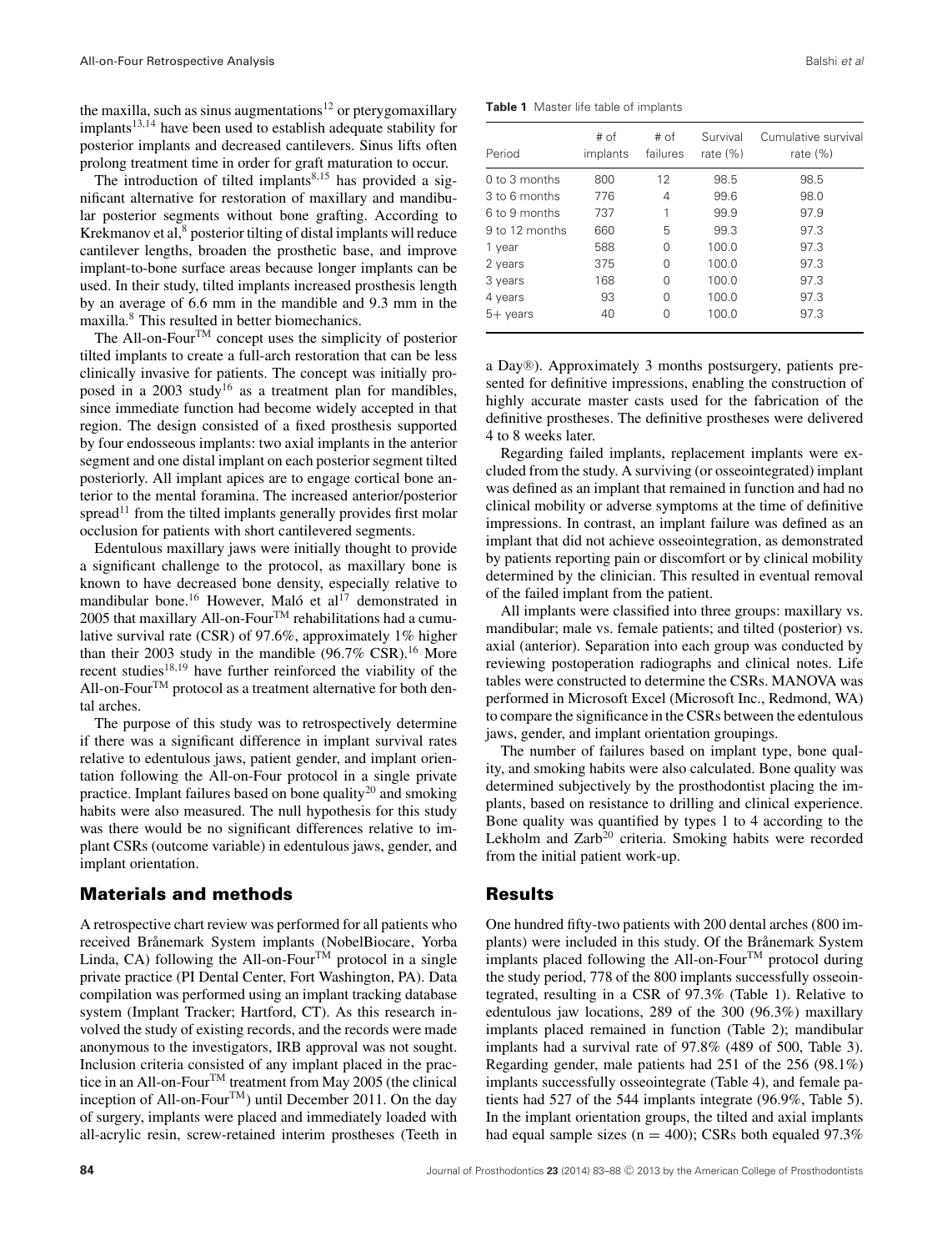**Table 2** Life table for implants in the maxillary arch

| Period          | # of<br>implants | # of<br>failures | Survival<br>rate $(\%)$ | Cumulative survival<br>rate $(\%)$ |
|-----------------|------------------|------------------|-------------------------|------------------------------------|
| $0$ to 3 months | 300              | 6                | 98.0                    | 98.0                               |
| 3 to 6 months   | 290              | 1                | 99.7                    | 97.7                               |
| 6 to 9 months   | 281              | 1                | 99.6                    | 97.3                               |
| 9 to 12 months  | 248              | 3                | 98.9                    | 96.3                               |
| 1 year          | 222              | O                | 100.0                   | 96.3                               |
| 2 years         | 130              | O                | 100.0                   | 96.3                               |
| 3 years         | 39               | 0                | 100.0                   | 96.3                               |
| 4 years         | 19               | O                | 100.0                   | 96.3                               |
| $5 + \vee$ ears | 8                | Ω                | 100.0                   | 96.3                               |

**Table 3** Life table for implants in the mandibular arch

| Period          | # of<br>implants | # of<br>failures | Survival<br>rate $(\%)$ | Cumulative survival<br>rate $(\%)$ |
|-----------------|------------------|------------------|-------------------------|------------------------------------|
| $0$ to 3 months | 500              | 6                | 98.8                    | 98.8                               |
| 3 to 6 months   | 486              | 3                | 99.4                    | 98.2                               |
| 6 to 9 months   | 456              | 0                | 100.0                   | 98.2                               |
| 9 to 12 months  | 412              | 2                | 99.5                    | 97.8                               |
| 1 year          | 366              | 0                | 100.0                   | 97.8                               |
| 2 years         | 245              | 0                | 100.0                   | 97.8                               |
| 3 years         | 129              | 0                | 100.0                   | 97.8                               |
| 4 years         | 74               | 0                | 100.0                   | 97.8                               |
| $5+$ years      | 32               | Ω                | 100.0                   | 97.8                               |

**Table 4** Life table for implants in male patients

| Period          | # of<br>implants | # of<br>failures | Survival<br>rate $(\%)$ | Cumulative survival<br>rate $(\%)$ |
|-----------------|------------------|------------------|-------------------------|------------------------------------|
| $0$ to 3 months | 256              | 3                | 98.8                    | 98.8                               |
| 3 to 6 months   | 241              | 2                | 99.2                    | 98.1                               |
| 6 to 9 months   | 223              | 0                | 100.0                   | 98.1                               |
| 9 to 12 months  | 203              | 0                | 100.0                   | 98.1                               |
| 1 year          | 178              | 0                | 100.0                   | 98.1                               |
| 2 years         | 100              | O                | 100.0                   | 98.1                               |
| 3 years         | 40               | O                | 100.0                   | 98.1                               |
| 4 years         | 16               | O                | 100.0                   | 98.1                               |
| $5+$ years      | 8                | Ω                | 100.0                   | 98.1                               |

**Table 5** Life table for implants in female patients

| Period          | # of<br>implants | # of<br>failures | Survival<br>rate $(% )$ | Cumulative survival<br>rate $(\%)$ |
|-----------------|------------------|------------------|-------------------------|------------------------------------|
| $0$ to 3 months | 544              | 9                | 98.3                    | 98.3                               |
| 3 to 6 months   | 535              | 2                | 99.6                    | 98.0                               |
| 6 to 9 months   | 514              | 1                | 99.8                    | 97.8                               |
| 9 to 12 months  | 457              | 5                | 99.0                    | 96.9                               |
| 1 year          | 410              | O                | 100.0                   | 96.9                               |
| 2 years         | 275              | 0                | 100.0                   | 96.9                               |
| 3 years         | 128              | 0                | 100.0                   | 96.9                               |
| 4 years         | 77               | O                | 100.0                   | 96.9                               |
| $5+$ years      | 32               |                  | 100.0                   | 96.9                               |

Balshi *et al* All-on-Four Retrospective Analysis

#### **Table 6** Life table for tilted implants

| Period         | # of<br>implants | # of<br>failures | Survival<br>rate $(\%)$ | Cumulative survival<br>rate $(\%)$ |
|----------------|------------------|------------------|-------------------------|------------------------------------|
| 0 to 3 months  | 400              | 6                | 98.5                    | 98.5                               |
| 3 to 6 months  | 388              | 3                | 99.2                    | 97.8                               |
| 6 to 9 months  | 368              | 1                | 99.7                    | 97.5                               |
| 9 to 12 months | 329              | 1                | 99.7                    | 97.3                               |
| 1 year         | 294              | O                | 100.0                   | 97.3                               |
| 2 years        | 188              | 0                | 100.0                   | 97.3                               |
| 3 years        | 85               | 0                | 100.0                   | 97.3                               |
| 4 years        | 47               | O                | 100.0                   | 97.3                               |
| $5+$ years     | 20               | N                | 100.0                   | 97.3                               |

#### **Table 7** Life table for axial implants

| Period          | # of<br>implants | # of<br>failures | Survival<br>rate $(\%)$ | Cumulative survival<br>rate $(\%)$ |
|-----------------|------------------|------------------|-------------------------|------------------------------------|
| $0$ to 3 months | 400              | 6                | 98.5                    | 98.5                               |
| 3 to 6 months   | 388              |                  | 99.7                    | 98.3                               |
| 6 to 9 months   | 369              | O                | 100.0                   | 98.3                               |
| 9 to 12 months  | 331              | 4                | 98.9                    | 97.3                               |
| 1 year          | 294              | 0                | 100.0                   | 97.3                               |
| 2 years         | 187              | 0                | 100.0                   | 97.3                               |
| 3 years         | 83               | 0                | 100.0                   | 97.3                               |
| 4 years         | 46               | 0                | 100.0                   | 97.3                               |
| $5+$ years      | 20               | Ω                | 100.0                   | 97.3                               |

**Table 8** Number of failures based on implant dimension

| Implant<br>dimension       | Number of<br>failures | Failure rate for specific<br>implant dimension (%) |
|----------------------------|-----------------------|----------------------------------------------------|
| Mk III 3.75 $\times$ 13 mm | 2                     | 6.3                                                |
| Mk III 3.75 $\times$ 15 mm |                       | 1.6                                                |
| Mk III 4 0 $\times$ 13 mm  |                       | 4.5                                                |
| Mk III 4.0 $\times$ 15 mm  | 3                     | 23.7                                               |
| Mk IV 4.0 $\times$ 10 mm   | 2                     | 2.8                                                |
| Mk IV 4.0 $\times$ 13 mm   | 2                     | 2.0                                                |
| Mk IV 4.0 $\times$ 15 mm   | 6                     | 1.6                                                |
| Mk IV 4.0 $\times$ 18 mm   | 5                     | 3.2                                                |
|                            |                       |                                                    |

**Table 9** Number of failures based on bone quality

| Bone<br>quality | Number of implants<br>in bone type | Number<br>of failures | Failure<br>percentage (%) |
|-----------------|------------------------------------|-----------------------|---------------------------|
| Type 1          | 25                                 |                       | 4.0                       |
| Type 2          | 239                                | 10                    | 4.1                       |
| Type 3          | 479                                | 11                    | 2.3                       |
| Type 4          | 57                                 |                       | 0.0                       |

(Tables 6, 7). The Mark III  $4.0 \times 15$  mm implant had the highest failure rate (23.7%) of all specific implants used in the study (Table 8). Type 2 bone had the highest failure rate (4.1%) of all bone qualities (Table 9). Relative to smoking, eight implants failed in two patients who were documented as smokers (Table 10). The prosthesis survival rate was 99.0%. The CSR comparisons between dental arch, gender, and implant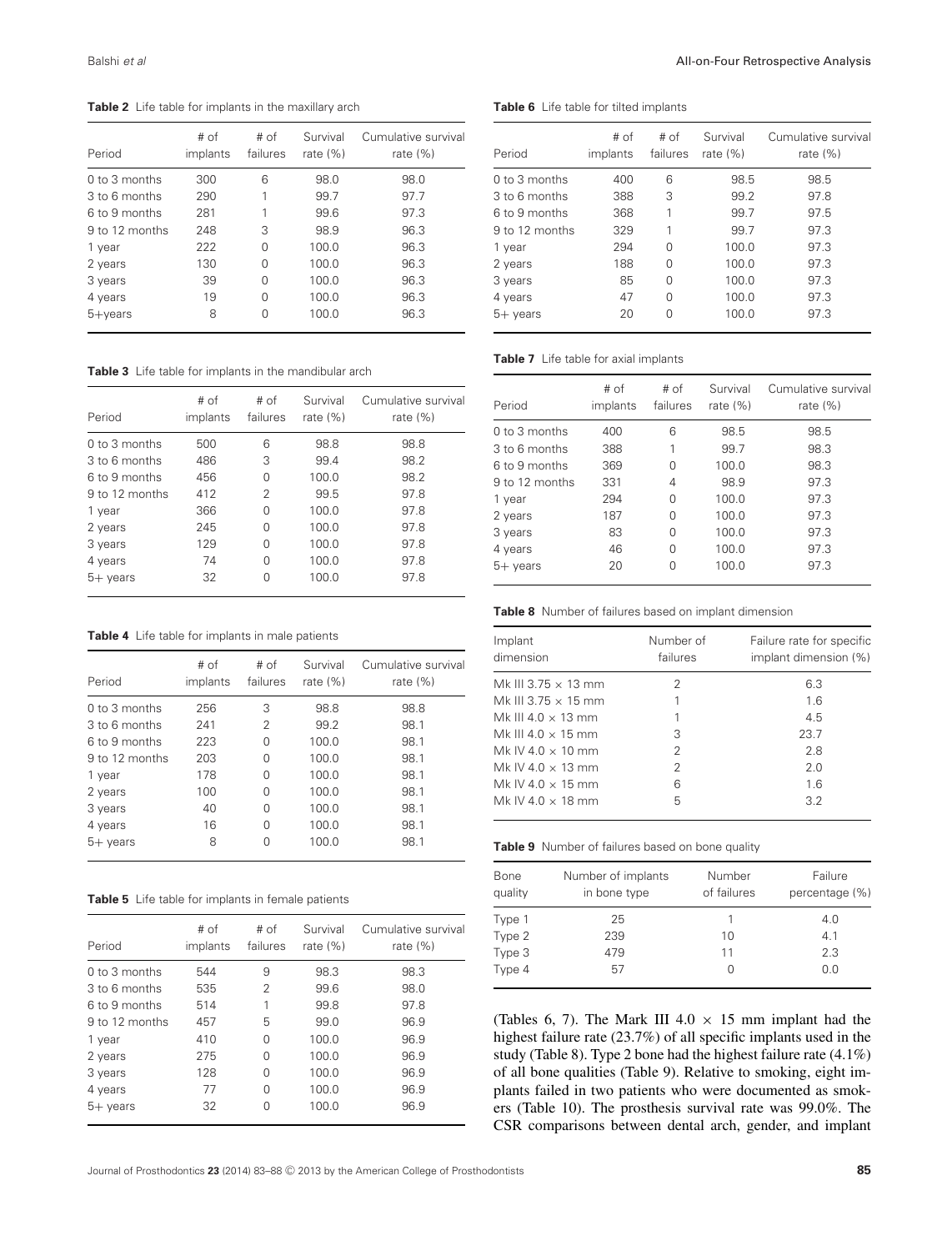**Table 10** Number of failures based on smoking status

| Smoking   | Number of | Number of | Failure        |
|-----------|-----------|-----------|----------------|
| status    | implants  | failures  | percentage (%) |
| Nonsmoker | 668       | 14        | 21             |
| Smoker    | 132       |           | 61             |



**Figure 1** Preoperative panoramic radiograph of the patient elected for maxillary and mandibular All-on-Four<sup>TM</sup> implant rehabilitation.



**Figure 2** Postoperative panoramic radiograph following All-on-FourTM implant rehabilitation in the maxilla and mandible. The implants were immediately loaded with all-acrylic resin interim prostheses.



Figure 3 Panoramic radiograph following delivery of definitive prostheses for the maxilla and mandible. The maxillary CM Prosthesis consists of a milled titanium framework with individual lithium disilicate crowns. The mandibular prosthesis is a milled titanium framework veneered with acrylic resin and denture teeth.

orientation were found to be statistically insignificant (MANOVA;  $p > 0.05$ ). Examples of preoperation and postoperation radiographs are depicted in Figures 1 and 2. Figure 3 illustrates a radiograph following delivery of the definitive prostheses in the same patient.

## **Discussion**

Immediate occlusal loading of edentulous jaws following the All-on-Four<sup>TM</sup> protocol has been demonstrated to provide patients with functional and esthetic screw-retained interim prostheses the same day of surgery.<sup>5</sup> Alternative protocols such as sinus augmentations are available to patients and may obtain the same definite treatment outcomes as the All-on-Four<sup>TM</sup> treatment protocols; however, these protocols require longer healing periods, and it may not be possible to employ an immediate loading protocol. The use of tilted implant placement protocols has allowed dental practitioners to use the All-on-FourTM concept, which provides a viable alternative to restore dentitions in edentulous maxillae and mandibles. Due to the increased frequency of this protocol, as reported in multiple publications,  $16-19,26$  it is important to determine if specific variables such as dental arch, gender, or implant orientation produce any significant differences in the success of the procedure.

Regarding dental arches reconstructed with this specific protocol, this study found that the mandible produced a CSR 1.5% higher than (Table 3), but not statistically different relative to the maxilla (Table 2). The authors of this report suggest if cortical bone is present, implants may osseointegrate despite the arch rehabilitated. With gender, similar CSRs were obtained in male patients (98.1%) and female patients (96.9%); these results were also statistically insignificant.

Tilted and axial implants had identical CSRs (Tables 6, 7). In a 2000 study, $8$  axial implants had a lower CSR in the maxilla (90.2%) than tilted implants did (95.7%); however, the implants were not immediately loaded. The authors of this article mentioned that the increased contact between cortical bone and tilted implants may be the reason for the percentage difference. The same reason could account for the high CSR reported in the current study.

In a 2011 report by Butura et al,  $18$  tilted implants had a CSR of 99.8% and axial implants a CSR of 99.5% in the mandible. A study by Graves et al<sup>19</sup> in 2011 reported a CSR of 97.5% in the maxilla. In both studies, the surgical procedures for implant placement were similar, and all implants were immediately loaded with fixed all-acrylic resin screw-retained prostheses. The higher CSRs shown from these  $2011$  reports<sup>18,19</sup> and this current study, when compared to the original research conducted on tilted implants,<sup>8</sup> could be due to inception of the TiUnite $2^{1,22}$  surface implant. Other possible explanations for the higher CSRs are related to immediate loading protocols and biomechanics: the splinting effect and cross-arch stabilization. The authors of the current study believe it is imperative that all implants be splinted together in the immediate loading protocol to distribute the forces throughout the entire arch. Cross-arch stabilization of immediately loaded implants limits micromotion to the individual implants. With optimal load distribution through splinting, single implants avoid overload that can lead to micromotion and prevent osseointegration. Relative to edentulous jaws, gender, and implant orientation results, it is suggested there are no biological or mechanical disadvantages regarding these variables when formulating an All-on-Four<sup>TM</sup> treatment plan when the aforementioned splinting condition exists.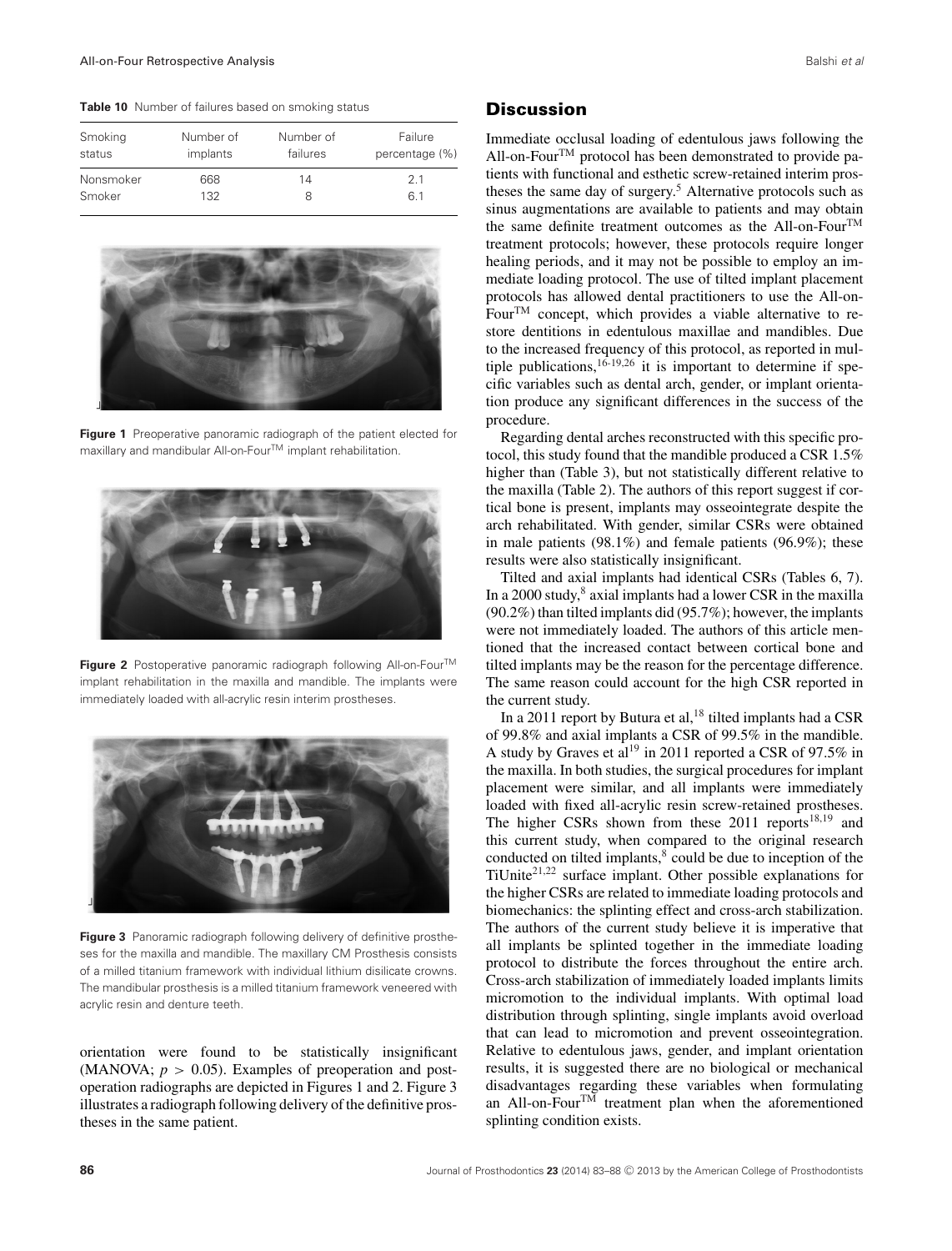At 3 months postsurgery, patients were scheduled for definitive impressions to enable fabrication of the definitive prostheses. Delivery of the definitive prosthesis typically occurred 1 to 2 months later (4 to 5 months postoperative). In this study, five implants (in two patients) failed in the 9- to 12 month timeframe after the definitive prostheses were already delivered; however, in both cases, all-acrylic resin definitive prostheses were used. The all-acrylic resin prosthesis was a cost-effective alternative to a metal framework for a definitive prosthesis as demonstrated by Malo et al.<sup>26</sup> Thus, a simple manipulation was achieved by removing the old abutment cylinders corresponding to the failed implant sites and adding additional acrylic resin to reposition the new implant orientations on the original prostheses. If this occurred with the definitive prosthesis containing a metal framework, the framework must be stripped, sectioned, and repositioned. The prosthesis survival rate for this study was 99.0%. Only two patients required a reversion back to a removable denture, due to all four implants failing to maintain osseointegration. In one of these, the patient (female, 41 years) presented herself with a periodontially compromised maxillary dentition. An All-on-Four<sup>TM</sup> fixed immediate prosthesis was the treatment plan presented and accepted by the patient to restore the maxillary dentition. Type  $3 \text{ bone}^{20}$  was observed at the time of implant placement. Ten months after surgery, none of the four implants maintained osseointegration, suggesting there may be a systemic issue in the bone remodeling process. It was at this time that clinical mobility was noted for all implants. The patient was a heavy smoker and refused to quit, and continued to display poor oral hygiene, which may also have been possible mechanisms of implant failure.

In the other specific case, the patient (female, 45 years) presented with a chief complaint of a loose mandibular denture. The patient displayed unusual jaw and muscular movements that were considered a maladaptive response to the loose mandibular denture. After the implants were placed and the mandibular prosthesis was secured, the unusual jaw and muscular movements continued. The extreme occlusal and lateral forces caused micromotion to the immediately loaded prosthesis and prohibited osseointegration from occurring, leading to fibrous encapsulation. The patient was referred to a neurologist for evaluation and was later diagnosed with oromandibular dystonia. The patient never returned for replacement of the lost implants and prosthesis.

When implants fail in the All-on-Four<sup>TM</sup> protocol, tilted (posterior) implants are often more difficult to replace than axial (anterior) implants. For example, a mandibular receptor site more distal to the original site is likely to be anatomically challenging due to the location of the mental foramina; a receptor site more mesial will decrease the anterior/posterior spread. An implant site buccal or lingual to the original site may be acceptable if there is sufficient alveolar ridge width for implant placement. In the maxilla, similar challenges exist for the tilted (posterior) implants relative to the anterior wall of the maxillary sinus. In both dental arches, axial implants placed in the anterior segments have more freedom for clinicians to move the new implant sites mesial or distal when compared to previous sites.

Prior research $9,23-25$  has shown protocols that use pterygomaxillary implants or a large number of implants have success rates well into the 90% range; however, factors such as the amount of occlusal surface areas differ when comparing the All-on-Four<sup>TM</sup> concept to previous concepts. Due to their ability to provide posterior maxillary support, pterygomaxillary implants typically provide patients with second molar occlusion with no distal cantilevers being needed. The All-on-Four<sup>TM</sup> method typically provides first molar occlusion, often with the use of a distal cantilever.

The high overall CSR for the All-on-Four<sup>TM</sup> concept (97.3%, Table 1) in this study demonstrates similar success rates when compared with these alternative protocols. The data in this study suggest that the All-on-Four<sup>TM</sup> protocol as described is a treatment plan that produces similar, if not higher, success rates and allows clinicians to achieve the satisfactory immediate functional and esthetic outcomes. There are also great advantages afforded to patients in terms of postoperative comfort and decrease in overall treatment time.

# **Conclusion**

The All-on-Four<sup>TM</sup> concept provides a predictable method to restore edentulous jaws. The high implant survival rates relative to edentulous jaws, patient gender, and implant orientation when following the All-on-Four<sup>TM</sup> protocol suggests that the procedure is a viable alternative to restore dentitions for edentulous patients.

# **Acknowledgment**

The authors would like to thank Chris Raines for her assistance in data collection using Implant Tracker; the staff of the PI Dental Center for their kind and gentle treatment of the patients; and Dr. Brian Wilson and Mr. Dan Delaney for their support in the administration of general anesthetics, when needed.

# **References**

- 1. Zarb GA, Zarb FL, Schmitt A: Osseointegrated implants for partially edentulous patients. Dent Clin North Am 1987;31:457-472
- 2. Balshi TJ, Wolfinger GJ: Immediate loading of Brånemark implants in edentulous mandibles. A preliminary report. Implant Dent 1997;6:83-88
- 3. Schnitman PA, Wöhrle PS, Rubenstein JE, et al: Ten-year results for Brånemark implants immediately loaded with fixed prostheses at implant placement. Int J Oral Maxillofac Implants 1997;2:495-503
- 4. Tarnow D. Emtiaz S. Classi A: Immediate loading of threaded implants at stage I surgery in edentulous arches: ten consecutive case reports with 1–5 year data. Int J Oral Maxillofac Implants 1997;12:319-324
- 5. Balshi TJ, Wolfinger GJ: Teeth in a day. Implant Dent 2001;10:231-233
- 6. Randow K, Ericosson I, Nilner K, et al: Immediate functional loading of Brånemark dental implants: an 18-month clinical follow-up study. Clin Oral Impl Res 1999;110:8-15
- 7. Block MS, Winder JS: Method for insuring parallelism of implants placed simultaneously with maxillary sinus bone grafts. J Oral Maxillofac Surg 1991;49:435-437
- 8. Krekmanov L, Kahn M, Rangert B, et al: Tilting of posterior mandibular and maxillary implants for improved prosthesis support. Int J Oral Maxillofac Implants 2000;15:405-414